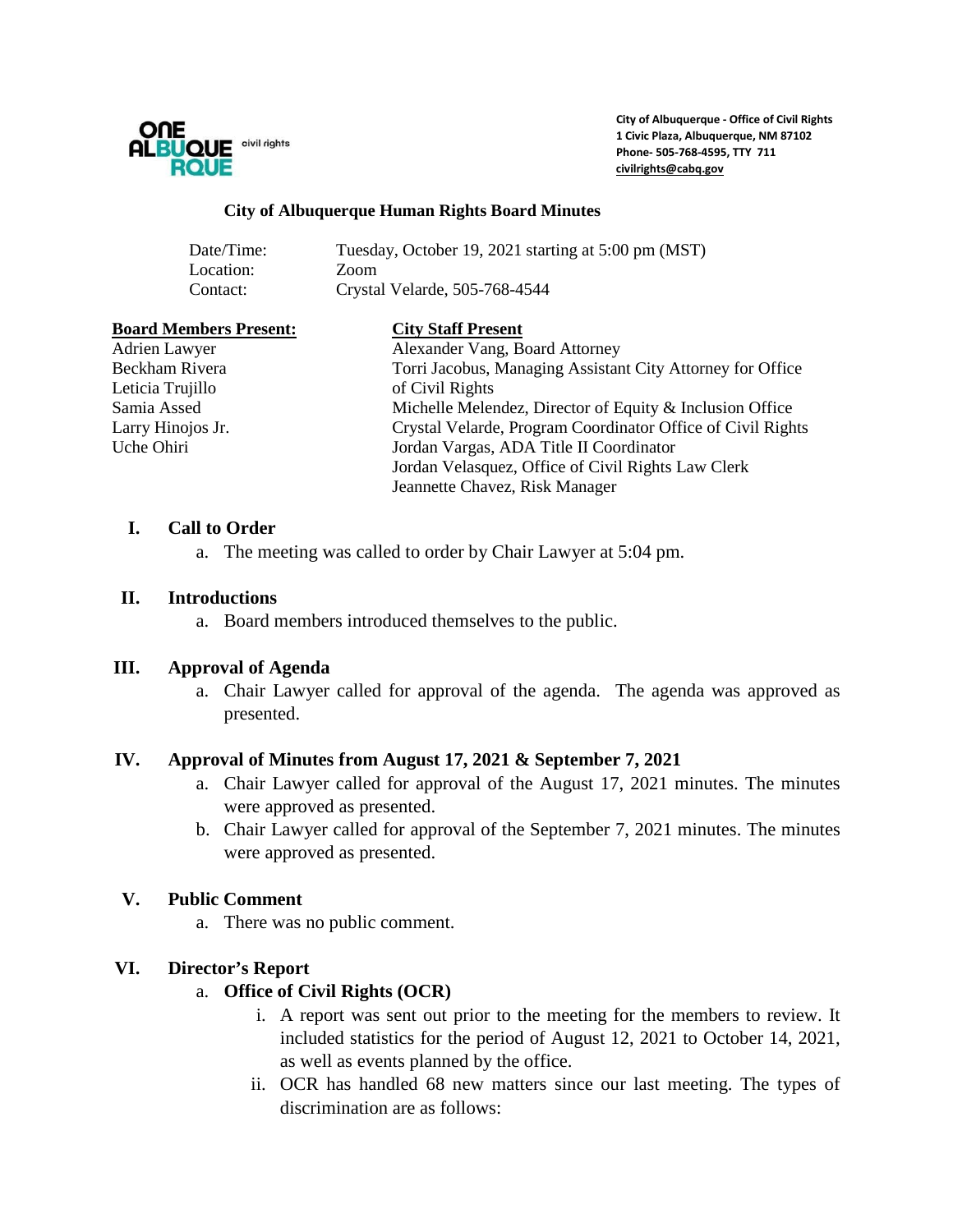- 1. Public accommodation 13 matters
- 2. Employment 11 matters
- 3. Housing 32 matters
- 4. Other 12 matters
- iii. OCR provided updates on 3 pending complaints and 3 closed matters.
- iv. Outreach included:
	- 1. Ongoing Attending bi-monthly Albuquerque Affordable Housing Coalition meetings to provide input on discriminatory housing practices.
	- 2. Ongoing Chair of the New Mexico Supreme Court Commission on Equity and Justice.
	- 3. Ongoing Member of the Committee on Diversity in the Legal Profession
	- 4. Ongoing Assisting the COA Policy team with Cannabis Equity
	- 5. 8/8/21-8/10/21 Participated in the Divided Community Project Academy
	- 6. 8/19.21 Race Discrimination on the Basis of Hair (CROWN Act) discussion with the NMLGBTQ Bar Association
	- 7. 8/31/21 Attended the Second Judicial District Pro Bono Committee meeting.
	- 8. 9/8/21 Presented to the NM Supreme Court on Equity and Justice
	- 9. 9/8/21 Took part in a conversation with advocates from the disability community who would like to work with OEI in including persons with disabilities in the equity lens
	- 10. 9/8/21 Attended the Albuquerque Affordable Housing Coalition meeting
	- 11. 9/15/21 Attended the International Municipal Lawyers Association DEI Meeting
	- 12. 9/15/21 Presented on local resources at the Hate Crimes 101 Session sponsored by OEI.
	- 13. 9/17/21 Attended the Committee on Diversity in the Legal Profession meeting.
	- 14. 10/04/21 Attended the Civil Legal Services Housing Group
	- 15. 10/05/21 Presented at the University of Arkansas on Race Based Hair Discrimination
	- 16. 10/8/21 Presented at State Bar Annual Meeting on Equity and Justice with Justice Bacon
	- 17. 10/12/21 Presentation at the University of Arkansas on Equity and **Justice** 
		- a. This was a planned co-presentation. Due to my unavailability, Justice Bacon presented our material solo.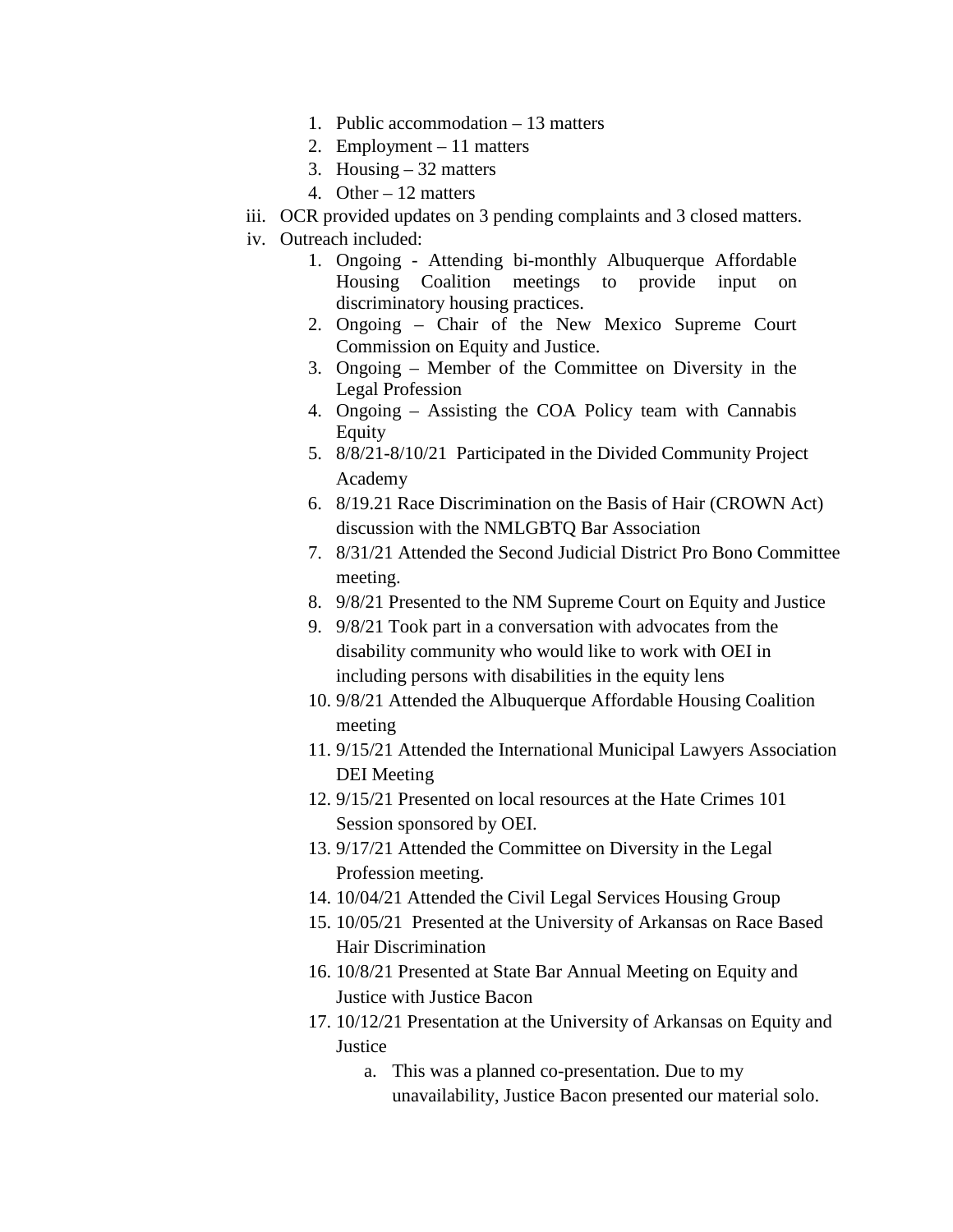- v. Upcoming outreach:
	- 1. 10/21/21 Presenting at the State Bar ADR Committee meeting on Civil Rights work (and the connection to ensuring inclusion of stakeholder voices)
	- 2. 10/26/21 Presenting at the University of Arkansas on The Importance of Diversity in Government
- vi. Other updates
	- 1. Albuquerque Business First highlighted my work with OCR in early October.
	- 2. City Council will issue a proclamation for Domestic Violence Awareness month at the Oct.  $18<sup>th</sup>$  City Council meeting.
	- 3. The new Domestic Violence Coordinator will be starting next week. One of her first tasks will be to determine if the City wants to do a board or commission, and if it will be City run, community run or a combination of both.
	- 4. The new OCR Assistant City Attorney will be starting in November.
	- 5. Ms. Jacobus was recognized at the State Bar Annual meeting for her Pro Bono work. She also presented with Justice Bacon on equity and justice and their presentation was well received.
	- 6. Ms. Jacobus was also recognized by DVRC for her work on the Domestic Violence Task Force.
- vii. Request for a special meeting regarding matter 21-004.
	- 1. Ms. Jacobus requested the Board hold a special meeting to discuss matter 21-004, or place it on their next regular agenda. The Board agreed to hear the investigation at the November meeting.

# a. **Office of Equity & Inclusion (OEI)**

- i. OEI updates:
	- 1. Dawn Begay the Triable Liaison was invited to give a talk to tribes in Alaska on working with City government.
	- 2. African American Affairs has held several meet and greets with leaders in the black community. These events are very well attended. A server released by the African American Affairs has received 468 responses. Nichole Rogers has also been working with other community members to host a series of block parties. These block parties will be held over the next 3 months every Saturday except during holidays.
	- 3. Immigrant Refugee Affairs (IRA) is providing technical assistance to all city departments with language access. The Mayor signed an executive order requiring all city departments adopt and fund a language access plan. IRA is also working with Afghans who are settling here or passing through.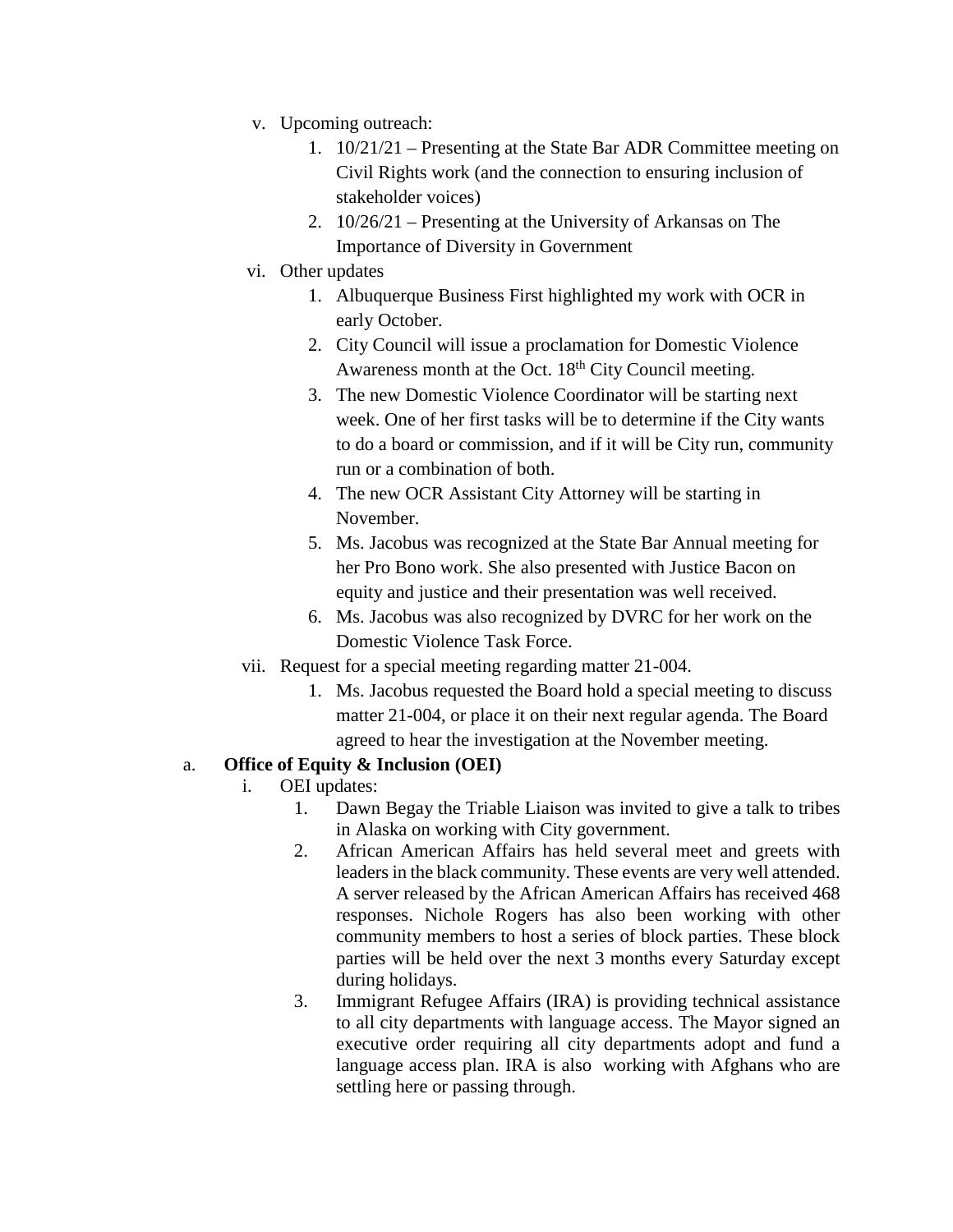- 4. Andrea Calderon, OEI's Race and Equity Data Analyst was chosen for an international data development program. The program will be over a six-month period. She will be working with Harvard school nine other individuals throughout the world.
- 5. OEI will have a new public information officer starting in November. They will be working on a marketing campaign. This can be used as an opportunity for the Board to bring awareness to themselves.
- ii. Trainings
	- 1. OEI teamed up with the Transgender Resource Center to provide Transgender 101 training to 49 Family & Community Service.
	- 2. OEI staff attended a training on how to make their trainings more accessible to individuals with disabilities. OEI is hoping to train other City departments on the same thing.
- iii. City updates
	- 1. City Council has adopted a strong resolution honoring the burial site at 4H Park as a sacred site. City Council also committed to working with Native American community stakeholders on recommendations.
- iv. Events
	- 1. OEI held a very well attended Indigenous Peoples Day event.
	- 2. November is Native American Heritage month.

## **VII. New Board Business**

- a. The Board discussed how they as members could invite more people from the community to present at Board meetings. The Board can carve out twenty minutes for two to three community members to present what they do.
- b. The Board would also like to plan events in the future. Ms. Melendez can assist with funds for food but needs help creating invitations organizing  $\&$  getting the word out.
- c. OCR & OEI could mention the Board during presentations just to bring awareness to the Board and what the Board does.

## **VIII. Brainstorm on Equity & Inclusion Campaign with OEI**

a. The Board can do head shots and short bios just to let the community know who is on the Board. A member can be featured each week to expend the social media posts and awareness.

## **IX. Board Updates/Announcements**

a. The Board discussed the importance of attendance. The Resolution will be discussed at the next meeting. This will include dates and time of next year's meeting.

## **X. Adjournment**

a. Chair Lawyer adjourned the meeting at 6:15 pm.